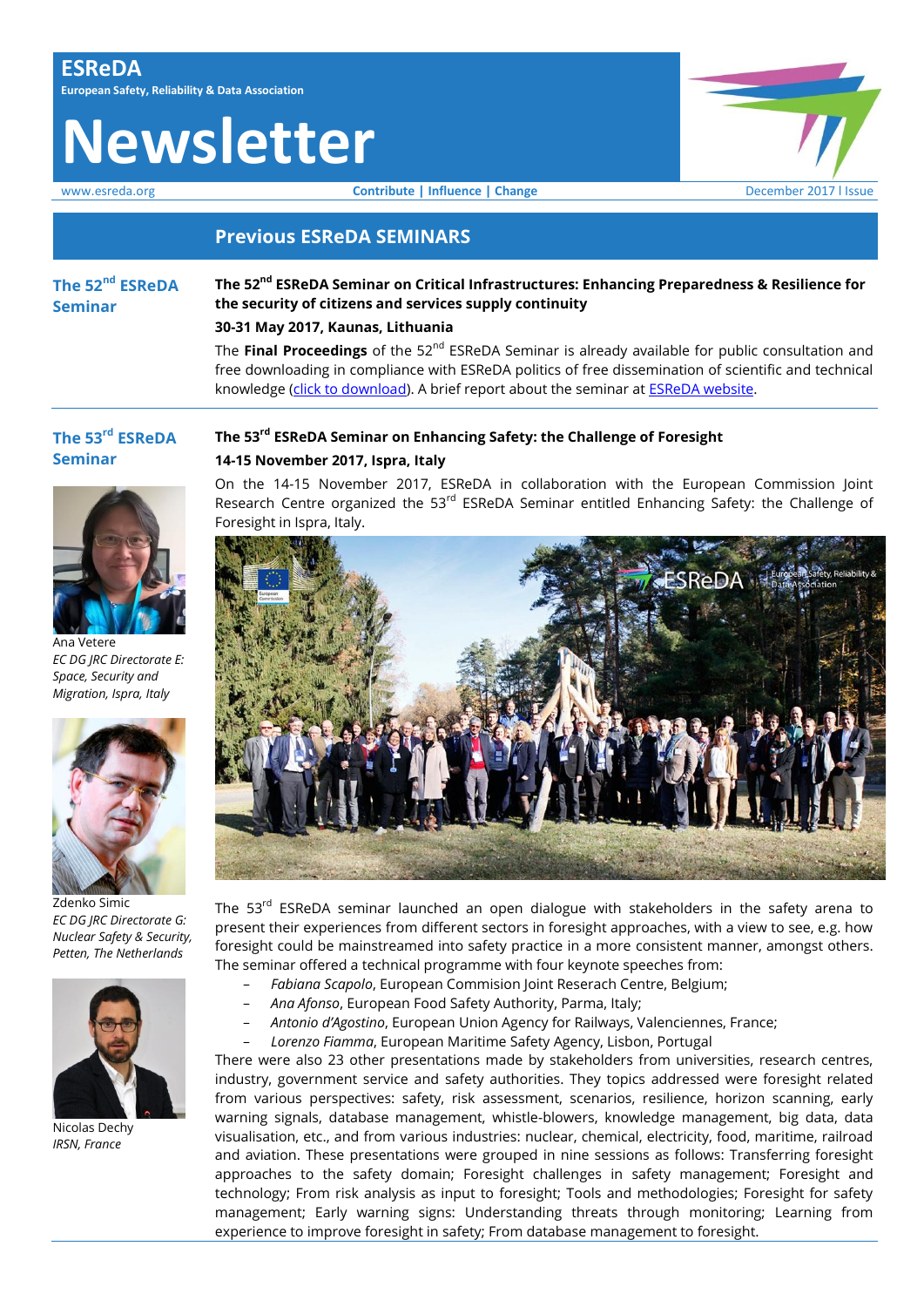There were 57 participants from 15 countries (Belgium, Czech Republic, Finland, France, Greece, Italy, Lithuania, the Netherlands, Norway, Poland, Portugal, Romania, Switzerland, United Kingdom and United States). The [final programme](https://www.esreda.org/wp-content/uploads/2017/12/@-53rd_ESReDA_Seminar_Programme_final.pdf) of the 53<sup>rd</sup> ESReDA Seminar is available. Some photos have been taken during the seminar, which can be seen in th[e Gallery](https://www.esreda.org/gallery/) section of ESReDA website.

Presentations of the 53<sup>rd</sup> ESReDA Seminar Speakers will soon be available for download.

The final proceedings of the  $53<sup>rd</sup>$  ESReDA Seminar will also soon be available for download, in compliance with ESReDA politics of free dissemination of scientific and technical knowledge.

## **Forthcoming ESReDA SEMINARS**

#### **The 54th ESReDA 54th ESReDA Seminar on Risk, Reliability and Safety of Energy Systems in Coastal and Marine Environments**

### **25-26 April 2018, Nantes, France**

The 54<sup>th</sup> ESReDA Seminar will take place in Nantes, France, 25-26 April 2018, hosted by <u>Université de</u> [Nantes.](http://www.univ-nantes.fr/english-version/) 

The 54<sup>th</sup> ESReDA Seminar has attracted a large number of potential contributors and more than 30 high quality abstracts on the wide range of subjects and energy systems have been submitted. The preliminary programme and the list of invited speakers will be announced at ESReDA website soon.

**Registration** is already opened; registration form is available at ESReDA website: [click to download.](https://www.esreda.org/wp-content/uploads/2017/08/54st_ESReDA_Seminar_Nantes-Registration-form.pdf) Other practical details on the 54<sup>th</sup> ESReDA Seminar are at the **ESReDA website**.

## **The 55th ESReDA Seminar**

**Seminar**



Vali Patrascu, *AGIFER, Romania*



Mircea Nicolescu, *AGIFER, Romania*



Sever Paul, *AGIFER, Romania*

## **55th ESReDA Seminar on Accident Investigation and Learning to Improve Safety Management in Complex System: Remaining Challenges**

### **9-10 October 2018, Bucharest, Romania**

The 55<sup>th</sup> ESReDA Seminar will take place in Bucharest, Romania, 9-10 October 2018, hosted by the [Romanian Railway Investigating Agency \(AGIFER\).](http://www.agifer.ro/)

Accident investigation and learning from events are fundamental processes in safety management, involving technical, human, organizational and societal dimensions. These activities are concerned by a number of challenges that limit their effectiveness and by a number of opportunities for improvement:

- Safety investigations in complex systems face challenges in understanding and investigating inter-organizational issues (such as governance, shared responsibilities, limits to information flow, role of competition and other economic incentives), in coping with the increasing role of media pressure and presence of civil society in investigations, and the evolving role of regulatory authorities.
- There are major challenges in bringing into practice a body of existing knowledge on accident investigation and learning to generate system change for safety improvement. This requires better understanding of the obstacles to practical application of good practices. Given differences in histories, technologies and culture, these obstacles are sometimes sector-specific, or peculiar to certain countries, or more generic. New strategies need to be identified to overcome the obstacles to sharing of good practice and improvement of the quality of safety investigations.
- New opportunities for safety investigation and learning arise from technological progress, such as the increasing use of big data and text mining tools, and the related analytics.

These questions apply to several aspects where margins for improvement are still expected:

- paradigms, models and methods for accident/event investigation;
- data and evidence collection, forensic techniques;
- investigators' competencies, learning and safety management competencies for specialists and generalists;
- organisational readiness to investigate and to learn;
- dissemination of information, lessons and integration with knowledge management and safety culture,
- event databases, big data and related analytics;
- systemic approaches integrating technical, human and organizational factors;
- safety recommendations and engineering change;
- lessons learning processes (single case, stories, relationships with organisational learning),
- change management and integration with safety management and risk governance,
- interfaces with regulators and stakeholders from society.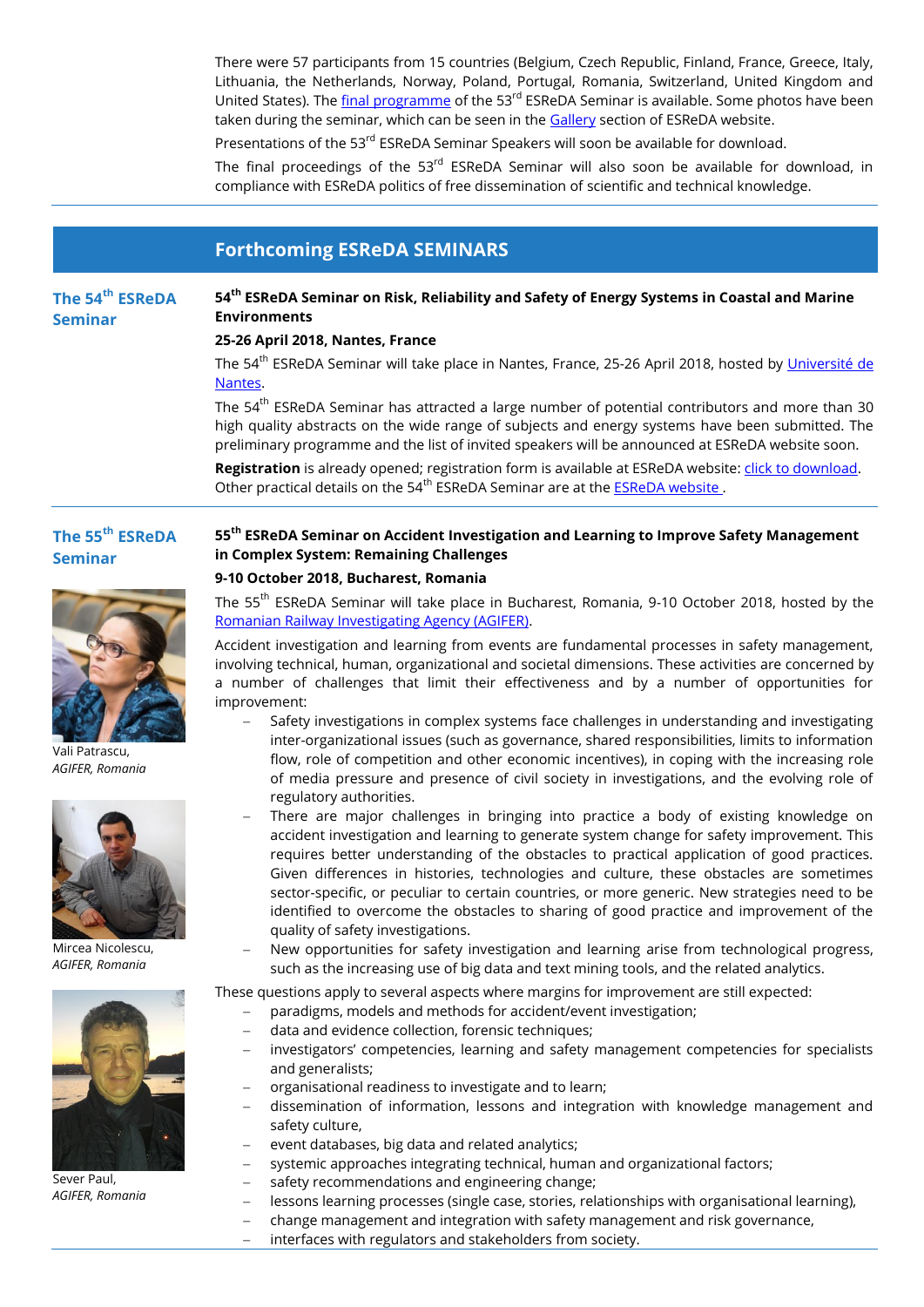The 55<sup>th</sup> ESReDA seminar will be a forum for exploring the questions mentioned above. The seminar goal is to discuss about the results in specific areas, and to share and explore the experiences of using other paradigms, approaches, methods, databases, implementation of safety systems across various industries. Authors are invited to present their works, proposals and discuss successes and failures in safety management.

Papers for the seminar are welcome from various stakeholders (industrialists, regulators, investigation and safety bodies, universities, R&D organizations, engineering contractors and consultants, training specialists) and could address different sectors:

- Railway sector and other transport sectors;
- Energy (including nuclear, conventional and renewable, production and distribution);
- Process industry: oil and gas, chemical and petrochemical facilities;
- Critical infrastructures;
- Natural hazards;
- Health, Environment;
- Security and terrorism threats.

**Deadline for abstract submission is April 20, 2018.** More information: visit the [ESReDA website.](https://www.esreda.org/event/55th-esreda-seminar/)

## **Forthcoming Conferences & Seminars**



Eric Luiijf *Programme Chair*, *TNO(retired) and Luiijf Consultancy, the Netherlands*



Inga Žutautaitė *Lithuanian Energy Institute, Lithuania*



Ričardas Krikštolaitis *Vytautas Magnus University, Lithuania*



**The 13th International Conference on Critical Information Infrastructures Security (CRITIS 2018)**

24-26 September, 2018, Kaunas, Lithuania

2018, the International Conference on Critical Information Infrastructures Security faces its  $13<sup>th</sup>$  anniversary. CRITIS 2018 continues

the tradition of presenting innovative research and exploring new challenges in the fields of critical (information) infrastructures protection (C(I)IP), resilience, and of fostering the dialogue with all stakeholders.

CRITIS 2018 aims at bringing together **researchers**, professionals from **academia**, critical (information) infrastructure **operators**, **industry**, **defence sector,** and **governmental organisations** working in the field of the security of critical (information) infrastructures.

As in previous years, **invited speakers** will complement a programme of original research contributions. The conference invites the different research communities and disciplines involved in C(I)IP, and encourages discussions and multi-disciplinary approaches to relevant C(I)IP problems.

Besides, this CRITIS conference has a special focus on current and future **energy infrastructures** within a **special session** "*[Energy infrastructure operators and stakeholders: key challenges and solution](http://www.lei.lt/critis2018/operators.html)  [directions](http://www.lei.lt/critis2018/operators.html)*" in which invited key experts from the energy sector will share their experience in the field led by the fruitful discussions.

[CRITIS 2018 covers three thematic foci.](http://www.lei.lt/critis2018/call-for-papers.html) Papers submission is encouraged but not limited to the following topics' categories (see Call for Papers [at the CRITIS 2018 website\)](http://www.lei.lt/critis2018/call-for-papers.html): category 1: Technologies: Innovative responses for the protection of cyber-physical systems; category 2: Advances in C(I)IP organisation: Policies, good practices and lessons learned; category 3: Advances in Human Factors, decision support, and cross-sector CI(I)P approaches – focus on end-users. **Deadline for full-text submission is April 30, 2018**.

The conference pre-proceedings will appear at the time of the conference. All accepted papers will be included in full length in the pre-proceedings. As in previous years, it is planned that **postproceedings** are published by **Springer-Verlag** in their **Lecture Notes in Computer Science** (LNCS) series. Accepted full papers will be included in full length in the post-proceedings.

Moreover, CRITIS aims to encourage and inspire early stage and open-minded researchers in this demanding multi-disciplinary field of research. Outstanding research performance demonstrated by young researchers may compete for the [Young CRITIS Award \(YCA\).](http://www.lei.lt/critis2018/young-critis-award.html) Research papers submitted to compete for the Young CRITIS Award shall cover one or more of the subjects mentioned above.

More information: visit the [CRITIS 2018 website.](http://www.lei.lt/critis2018/index.html)

**Other Conferences and Seminars**

**International Conference on INFRASTRUCTURE RESILIENCE**  14-16 February 2018, Zurich, Switzerland. More information at the [conference website.](http://resilienceconference.ethz.ch/)

**Conference "Maintenance in Power Plants 2018"** with Technical Exhibition 28 February - 1 March 2018, Bonn, Germany. [Call for Papers.](https://www.vgb.org/en/instandhaltung_kraftwerken2018.html)